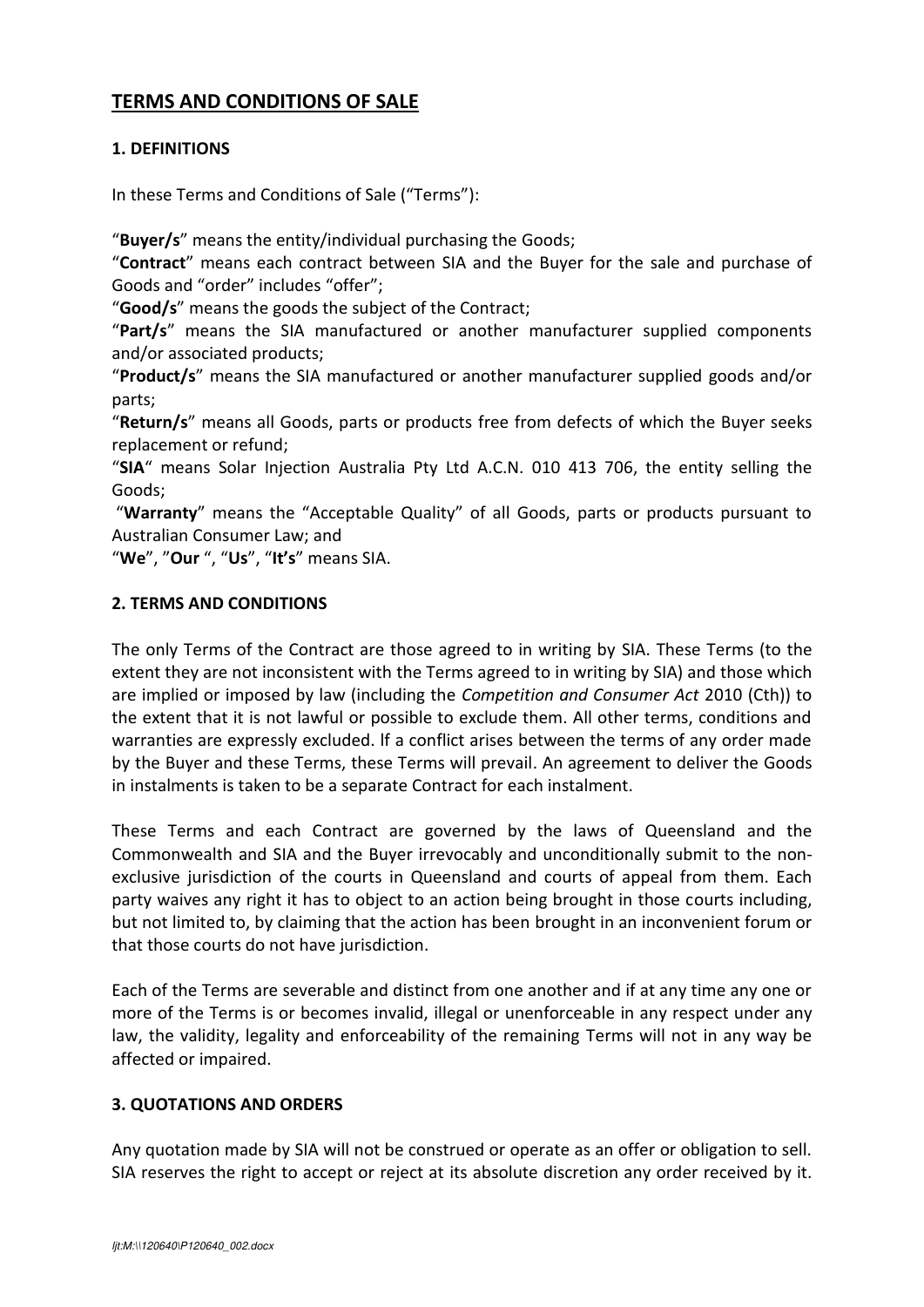Once a contract is formed, the Buyer will not be entitled to terminate or refuse delivery of, or payment for, any Contract made by it which has been accepted by SIA.

Should the Buyer terminate or modify the Contract, the Buyer shall be liable for the termination fee equal to the costs incurred by SIA, in addition to a termination fee equal to 25% of the total sum of the Contract.

### **4. PRICE**

The price payable to SIA by the Buyer for the Goods will be the price agreed.

Prices are payable in Australian and/or US currency and are exclusive of delivery costs, taxes, duties and other imposts which, if chargeable, are payable by the Buyer.

Prices quoted in any SIA pricelist are suggested prices only and may be changed by SIA without notice.

#### **5. PAYMENT**

SIA accepts Nett cash thirty (30) days from the date of issue of the invoice, unless another form of payment has been agreed in writing between the parties.

Should payment by other means be agreed in writing by SIA such as by Visa, Mastercard, Debit Card, Money Order, Bank Cheque or EFT, SIA does not accept any liability for the processing time of a bank or any other financial institution in transferring any monies into SIA's nominated account.

It is the responsibility of the Buyer to follow up with SIA to ensure that the money has been received.

#### **6. OVERDUE ACCOUNTS**

lf the Buyer fails to pay all or part of the Contract or any amount owed to SIA when due, interest will be payable on that amount from the invoice due date until all amounts owing are paid in full, at a rate of 2% compounded monthly.

#### **7. SHIPPING**

All costs incurred in shipping the Goods, will be payable by the buyer.

#### **8. RETURN POLICY**

#### **8.1 What can be returned?**

SIA may accept the return of some of the Goods, if for a legitimate reason such as, the Goods received by the Buyer differ from the Goods described in the Contract. The Buyer acknowledges and accepts that any information or guidance provided by any staff or agent of SIA is based solely on information provided by the Buyer and the Buyer acknowledges and accepts that SIA will not be liable to accept returns for Goods that are unsuitable for the Buyer's job based on information provided by the Buyer.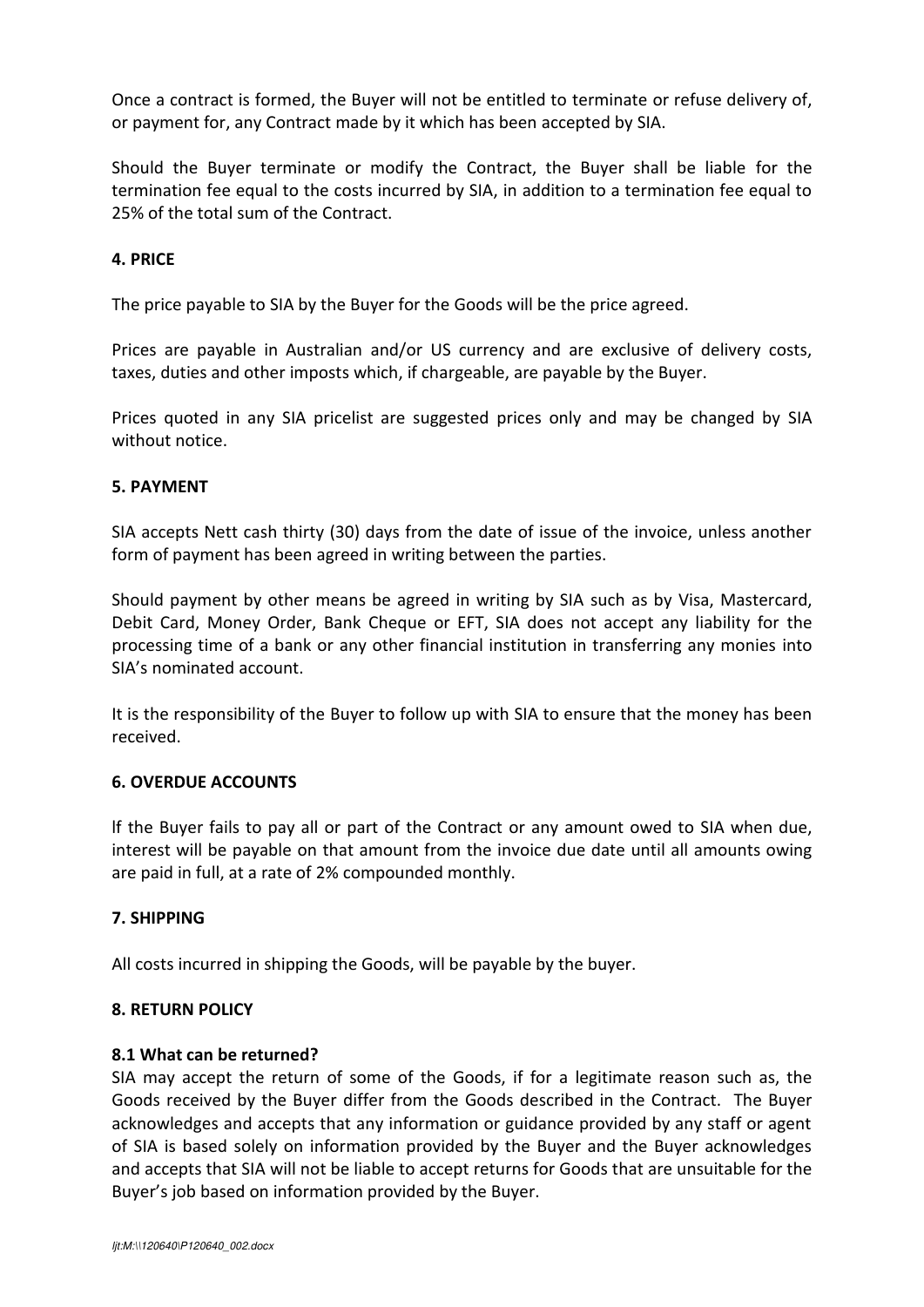SIA does not accept responsibility or liability if the Buyer has provided incorrect information, specifications or requirements or any other relevant information including but not limited to size, make or purpose of the Goods.

If any item sold by SIA is installed incorrectly by someone other than a SIA employee and that incorrect installation of that item is in any way the cause of the item failing, SIA will not be liable to exchange, refund or replace the part or any collateral damage.

### **8.2. Other manufacturer warranty**

If the Goods include products or parts that are not products or parts manufactured by SIA, SIA will return the Goods, products or parts to the manufacturer to be determined by the manufacturer if a major or non-major failure of the Goods, products or parts therein has occurred. Should the manufacturer of the goods determine that a major or non-major failure of the Goods, products or parts therein has occurred, SIA will repair, refund or replace the Goods, products or parts therein pursuant to its obligations under the Australian Consumer Law.

### **8.3. What is required to return?**

The original copy of the invoice must be provided to SIA. SIA will not be liable for a refund or exchange of a product because the Buyer changes its mind.

SIA will accept returns of Goods that have been incorrectly supplied by SIA, up to a maximum of 7 days from delivery date.

A warranty claim is different from returns and depends on the particular parts, manufacturer and circumstances of the claim.

#### **8.4. Where do customers return items?**

SIA must be contacted and a warranty or return form provided by SIA must be completed by the Buyer for approval, prior to the Buyer returning incorrect Goods or Goods covered under a warranty.

If the Buyer purchased the Goods directly from SIA, the Goods must be sent with a copy of the original tax invoice and include up to date contact details of the Buyer and the warranty/return form fully completed.

Goods must be placed on a traceable freight Carrier and SIA does not accept responsibility or liability for lost or damaged freight in transit and further, SIA will not pay or replace lost freight. It is the Buyer's responsibility to organise and pay for the shipping of the Goods and ensure that the Goods are covered by the freight carrier's applicable insurance.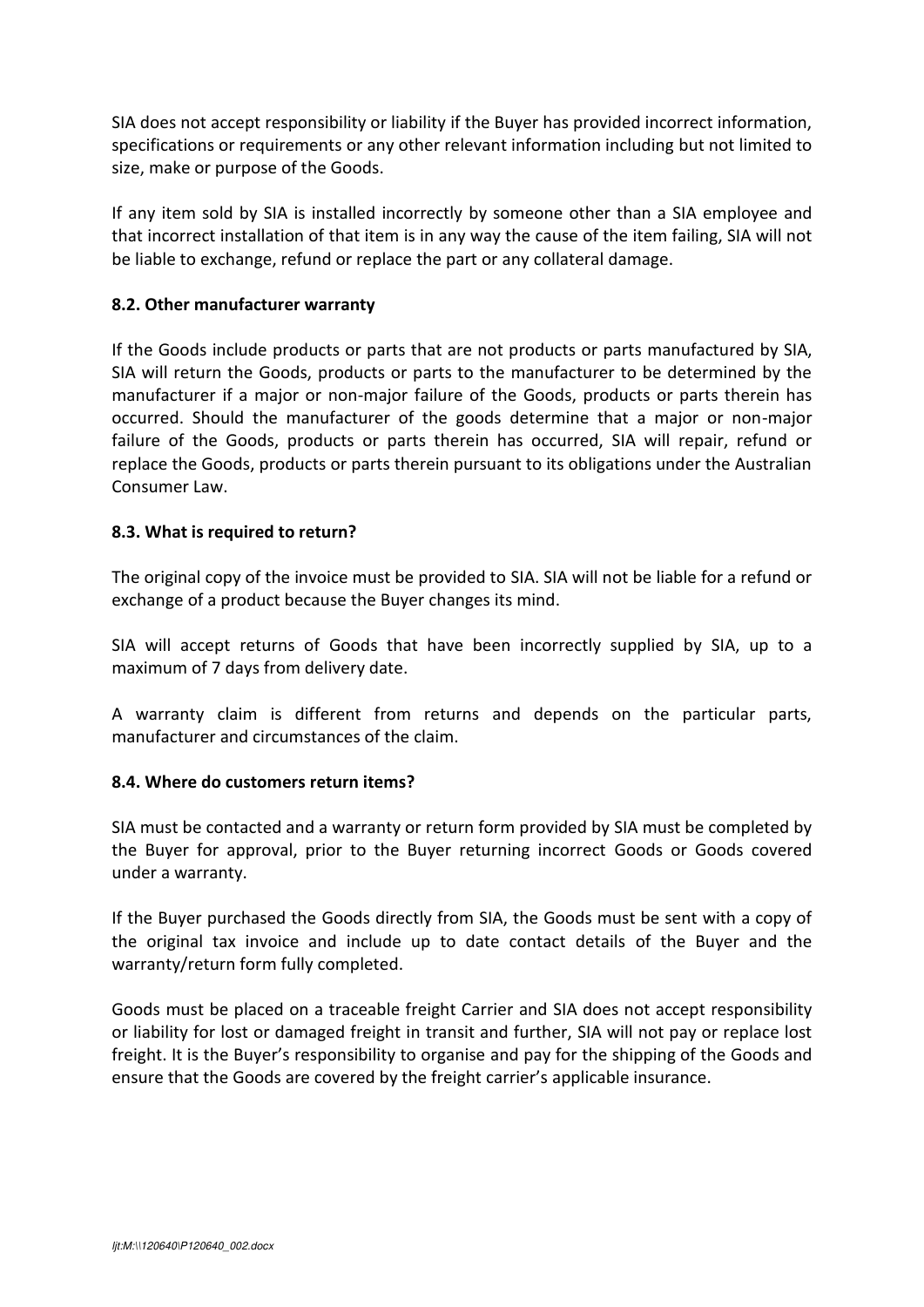### **8.5. Who pays for returns?**

All returns once approved must be forwarded to SIA. We will not pay for any costs associated with the delivery to or from any distributor/ private or commercial address for the Goods to be returned.

If the Goods, products or parts are from another manufacturer, SIA may, at their discretion, contact the 'manufacturer' to see if they will pay for the freight to us or to the manufacturer/ distributor.

SIA will not pay freight for another manufacturer's parts to be sent back for return.

### **8.6. Credit for returns**

If a return has been approved in writing by SIA, the Buyer can purchase any other product to the same value. SIA will only return the money to the account or credit card number, which the original invoice was debited to, of the Buyer.

Standard product returns for credit will be subject to a minimum 20% restocking charge or \$20.00, whichever is greater to cover the refurbishing, repackaging and accounting procedures.

### **8.7. Packing materials**

If Goods are returned in damaged/and/or not the original packaging, the cost of the repackaging will be deducted from the refund amount.

#### **9. WARRANTY**

#### **9.1. Warranty terms**

The Goods of SIA come with the guarantees that cannot be excluded under the Australian Consumer Law. The Buyer is entitled to a replacement or refund for a major failure and for compensation for any other reasonable foreseeable loss or damage. The Buyer is also entitled to have the Goods repaired or replaced if the Goods fail to be of acceptable quality.

SIA warrants that all Goods and products it sells are free from defects in material and workmanship. All Goods and products manufactured by SIA are covered with a warranty for a period of 12 months from the date of purchase by the Buyer. *This warranty does not apply to:* 

*(1) Goods no longer required by the Buyer;* 

*(2) Goods incorrectly chosen by the Buyer;* 

*(3) Goods modified or altered by the Buyer (including changing colour, welding or attaching additional parts, grinding);* 

*(4) misuse of the Goods by the Buyer, neglect, lack of maintenance, or improper insulation* 

*(5) the resistance to or effect of corrosion of any type on any product or part* 

*(6) the deterioration of rubber seals in all instances, no matter if caused as a result of failures caused by lack of proper maintenance, incompatible fluids, foreign materials in*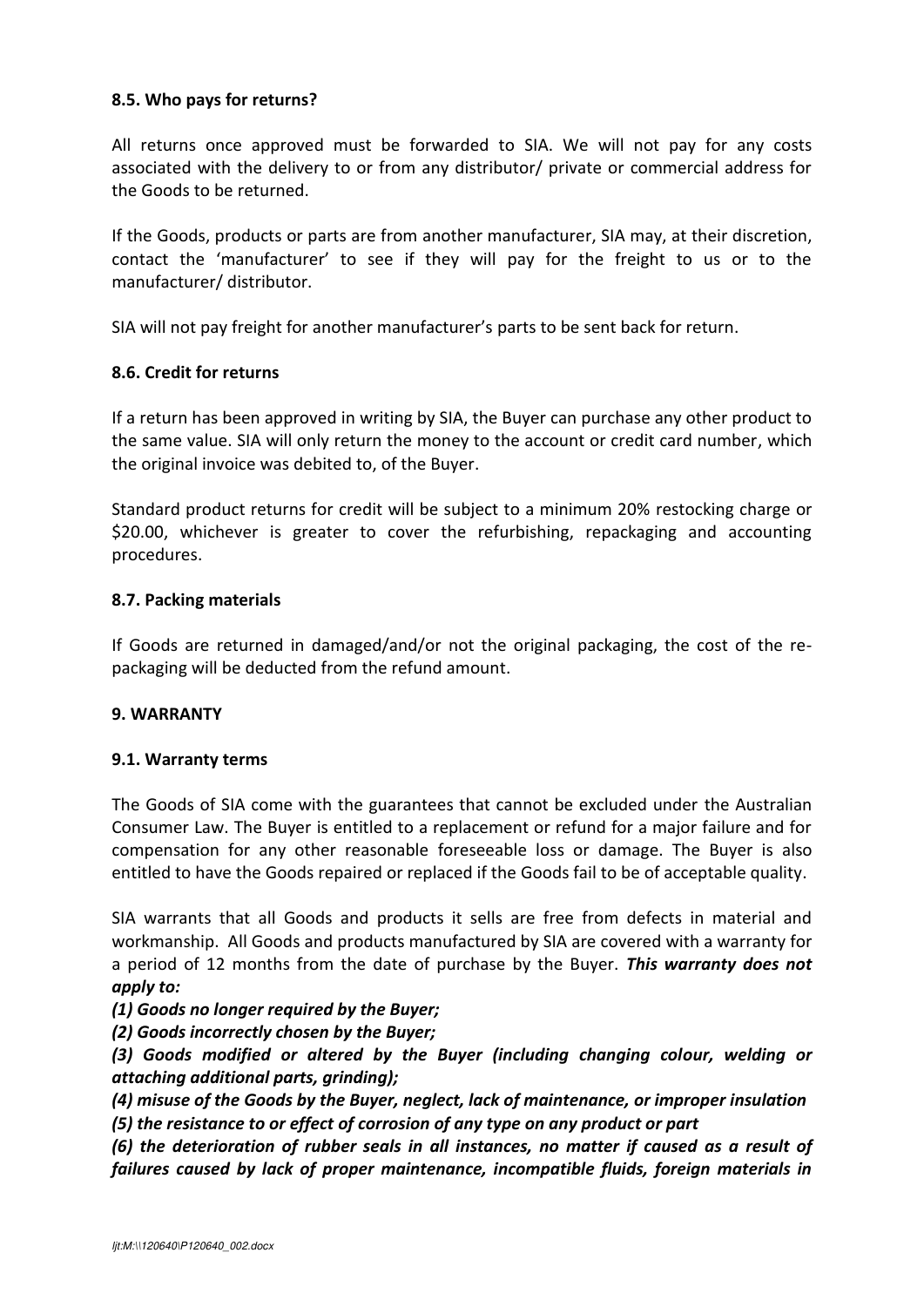# *the driving media, in the pumped media or application pressures beyond the catalogue ratings or in any other way.*

SIA's obligation under this warranty is limited to repair, replacement or refund of the products, Goods, products or parts therein, depending on whether the products, Goods or parts therein have a major or non-major failure pursuant to its obligations under the Australian Consumer Law. Costs of removal, installation, freight or incidental or consequential damages will be determinant on whether the failure of the products, Goods, products or parts therein is deemed a major or non-major failure.

Further, the Buyer does hereby indemnify and hold SIA harmless from and against any loss as a result of the installation of products, Goods or parts therein of SIA, unless the loss suffered by the Buyer is independently determined to be the direct consequence of a major failure in the products, Goods or parts therein manufactured or supplied by SIA.

SIA warrants to the original Buyer only for the purchase of new Goods from SIA or authorised resellers and distributors, from the date of sale.

### **10. TITLE**

### **10.1. Title to the Goods will not pass to the Buyer until the earlier of:**

(a) Title of the Goods expressly listed in each individual Contract will not pass until SIA has been paid in full under the Contract; or

(b) the sale by the Buyer of the Goods in its ordinary course of business (in which case Buyer must keep an accurate account of each sale, hold the proceeds of each sale separate from the Buyer's own money and pay SIA in full from the proceeds of the purchase price of each sale despite that the payment is not otherwise due).

# **10.2. Until title to the Goods passes to the Buyer, the Buyer must:**

(a) hold the Goods as bailed for SIA and keep them in good order and condition;

(b) not remove any markings placed by SIA and ensure that the Goods can be readily identified and distinguished from other property in the Buyer's possession; and

(c) deliver the Goods to SIA immediately upon demand and, for this purpose, SIA is specifically authorized to enter at any time any premises on which the Goods may be located to remove the Goods to the safekeeping of SIA (the costs incidental to which will be borne by the Buyer).

### **11. RISK**

Risk in the Goods (including insurance responsibility) passes to the Buyer upon delivery of the Goods to the place or carrier designated by the Buyer or SIA, or if sooner, Title of the Goods passes to the Buyer or its agent.